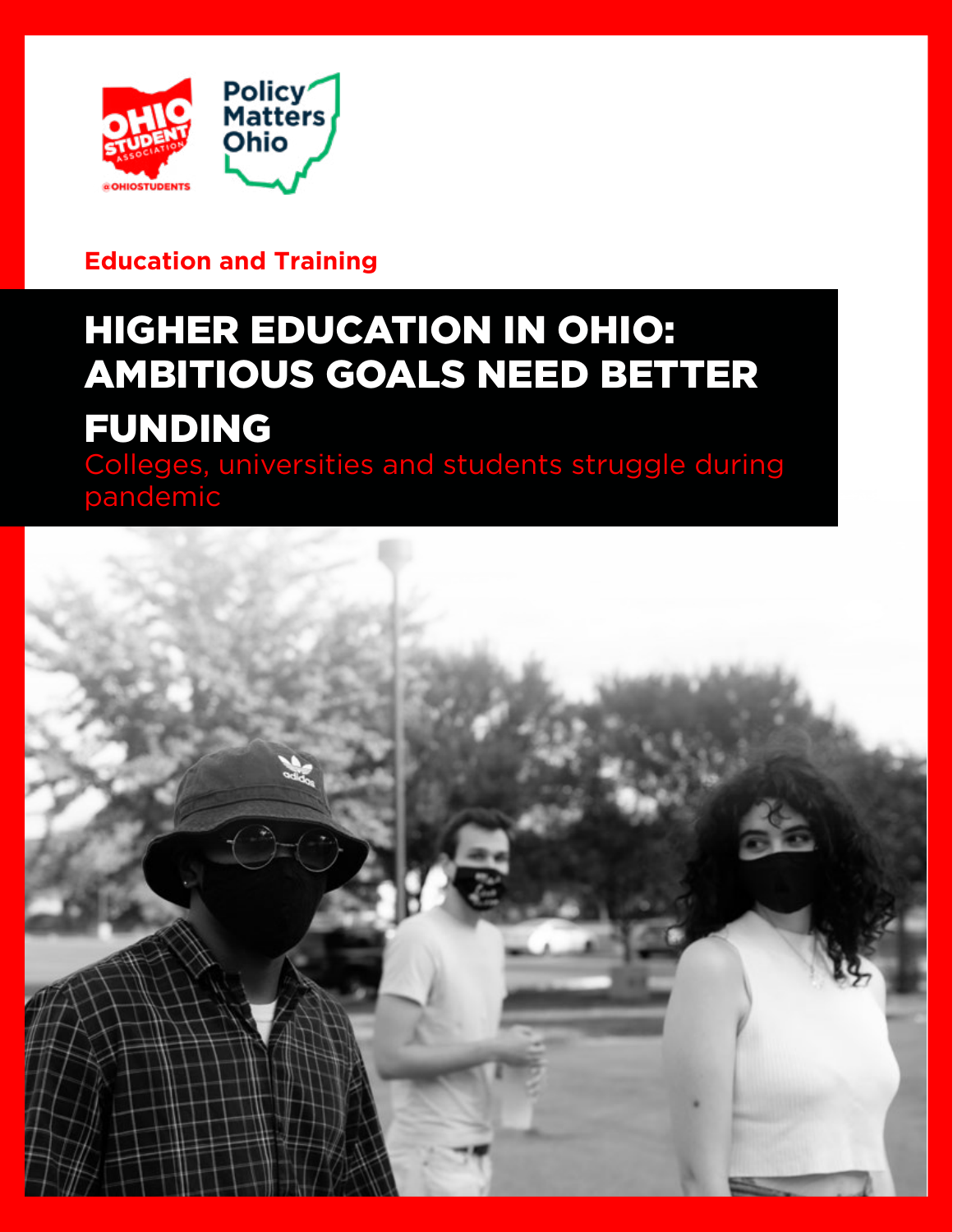### Introduction

We all benefit when everyone has the opportunity to pursue their dreams. That's why Ohio's leaders set a goal that by 2025, 65% of Ohio adults **between the ages of 25 and 64 will have a degree, certificate or other postsecondary workforce credential of value in the workplace.<sup>1</sup> Recognizing the decreasing number of traditional-aged high school graduates who might enroll in college, the state also set a goal to increase the proportion of adults over age 25 enrolled in public higher education from the current 27% to at least 40% by 2025.<sup>2</sup>**

Even before COVID-19 hit campuses hard this year, these were ambitious goals. In Ohio, the pandemic has forced students to pause their pursuit of a college degree or abandon their aspirations for higher education all together. The health crisis has accelerated a downward trend in enrollment in public higher education, at least for now, and thrown into sharp relief the barriers that prevent Black and brown students, and those from families with lower incomes, from getting an excellent education.

It doesn't have to be this way. Even now, in the middle of a pandemic and a recession, Ohio policymakers must find ways to better fund postsecondary education and restructure need-based financial aid, with a clear focus on supporting public education for students from groups that face more obstacles to affording higher education, including students of color, and those who are older or come from families of modest means. The impact of cuts during past recessions provides a consistent lesson on the need to direct public resources toward education during tough economic times.

At the federal level, Congress can play a vital role in supporting higher education in Ohio and across the country by providing emergency relief and stimulus funding. Without federal support, states will likely be left without all the resources they need to spend money where it can make the most difference.

Even without federal relief, Ohio policymakers can and must take steps to ensure higher education can fulfill its crucial role in this crisis. How policymakers take on this issue matters to Ohio's future. In order to build a state where everyone thrives, no matter where they live or what they look like, our leaders need to strengthen public higher education. This will help us reach our educational goals, build intellectual capital, better prepare our workforce and build a better future for communities across the state.

Over the past 50 years, Ohio has built a strong postsecondary foundation, but underfunding of public colleges and universities and poor regulation of the for-profit sector have weakened the system and blocked too many Ohioans from pursuing their dreams.

Finish for Your Future, Ohio's Adult Learner Initiative: [https://www.ohiohighered.org/FFYF.](https://www.ohiohighered.org/FFYF.http://)



Attainment Goal 2025, Ohio Department of Higher Education:<https://www.ohiohighered.org/attainment.>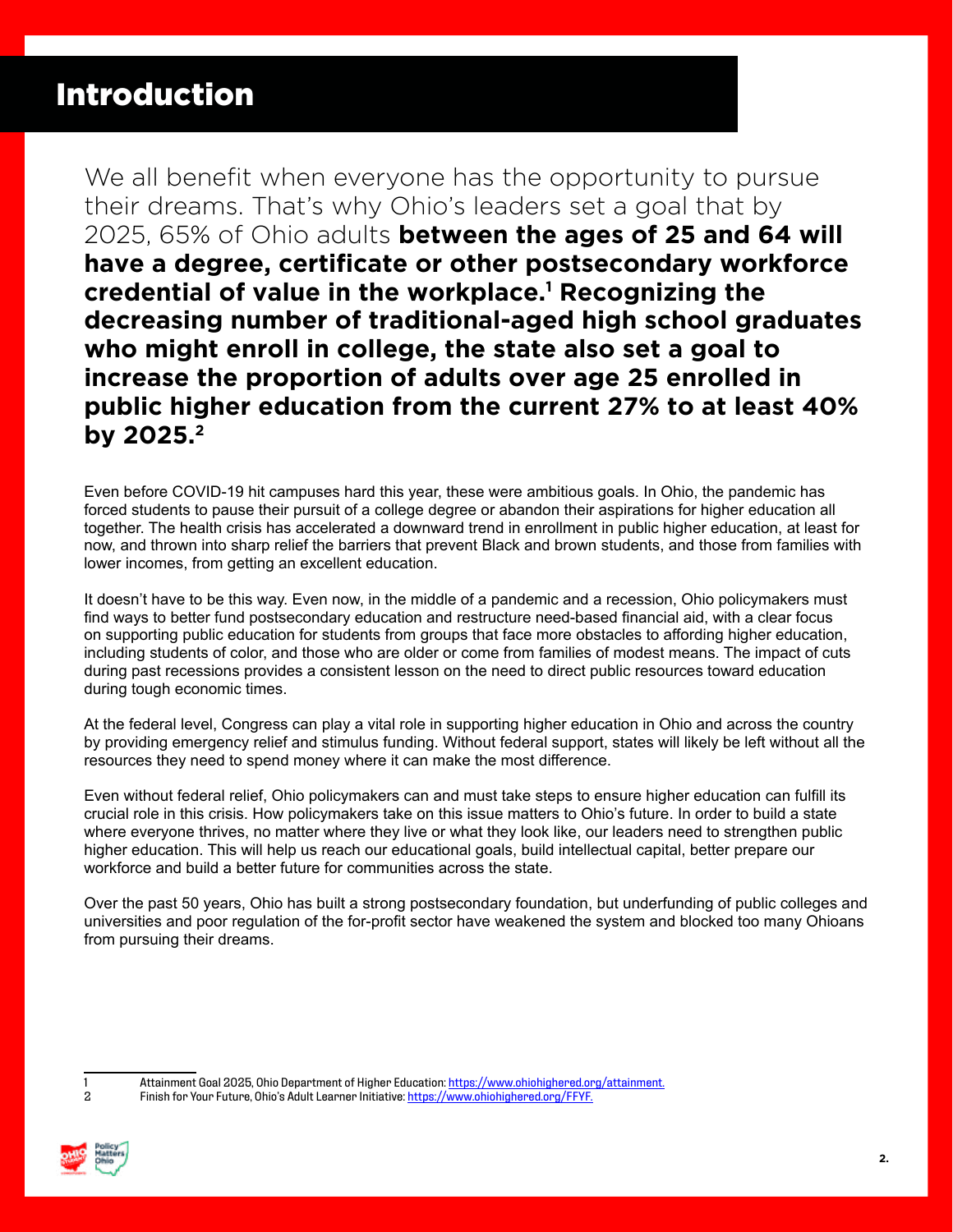### State support for higher education

State policymakers have been shortchanging Ohio students for years. In the last state budget, lawmakers allocated less funding for the State Share of Instruction (SSI), the state's main financial support for public higher education, than they did in 2006, adjusted for inflation. Figure 1 shows that this was true for the amounts budgeted for fiscal years 2020 and 2021 even before Governor Mike DeWine announced SSI cuts in response to the coronavirus pandemic, by 3.8% in FY20; the reduced 2020 amount became the new baseline for FY21.3 SSI funding supports Ohio's 14 public universities, 24 branch campuses and 23 community colleges and makes up nearly three-quarters of the total biennial budget for the Ohio Department of Higher Education.4

The DeWine administration did not use federal funds from the Coronavirus Aid, Relief and Economic Security (CARES) Act to directly boost SSI. The CARES Act allocated \$277 million in support for Ohio's public colleges and universities, much of it intended to help schools comply with COVID-related safety requirements, with a requirement that at least half (about \$138 million) be given directly to students in the form of emergency grants. The DeWine administration distributed additional CARES Act funds under its control to colleges and universities, again largely for COVID-related support and relief. Because of those restrictions, and the additional costs for schools of the shift to online or safe hybrid instruction, federal relief cannot be seen as a replacement for the approximately \$164 million in state cuts to SSI for fiscal years 2020 and 2021. See the section below on the CARES Act for more information on federal relief.

SSI is directly tied to the cost of tuition, which means tuition rises when funding drops. By failing to ensure funding keeps pace with inflation and simultaneously limiting tuition increases as Ohio did for several years, lawmakers are asking public higher education institutions to do more with less. This will be particularly true as the effects of the pandemic continue, with budget cuts, dropping enrollment and increased costs for online education and safety measures for in-person instruction.5

<sup>5</sup> See enrollment section of this report for more information.



<sup>3</sup> The FY20 cuts represent an annualized reduction, as reported by Rich Exner: "See how much Ohio Gov. Mike DeWine is cutting funding to each college and university," May 6, 2020, [https://bit.ly/37jZ2HN.](https://bit.ly/37jZ2HN) Cuts for FY21 of 4.38% were communicated to public college and university presidents and chief financial officers from Randy Gardner, Chancellor, Ohio Department of Higher Education in a July 2020 email obtained by Policy Matters Ohio. An October 2020 email from the Legislative Service Commission described the reduced FY20 amount as the new baseline for 2021, increased by \$9.6 million that became available after the start of the fiscal year.

<sup>4</sup> Legislative Budget Office Greenbook, Ohio Legislative Service Commission August 2019, <https://bit.ly/36vmm6n>.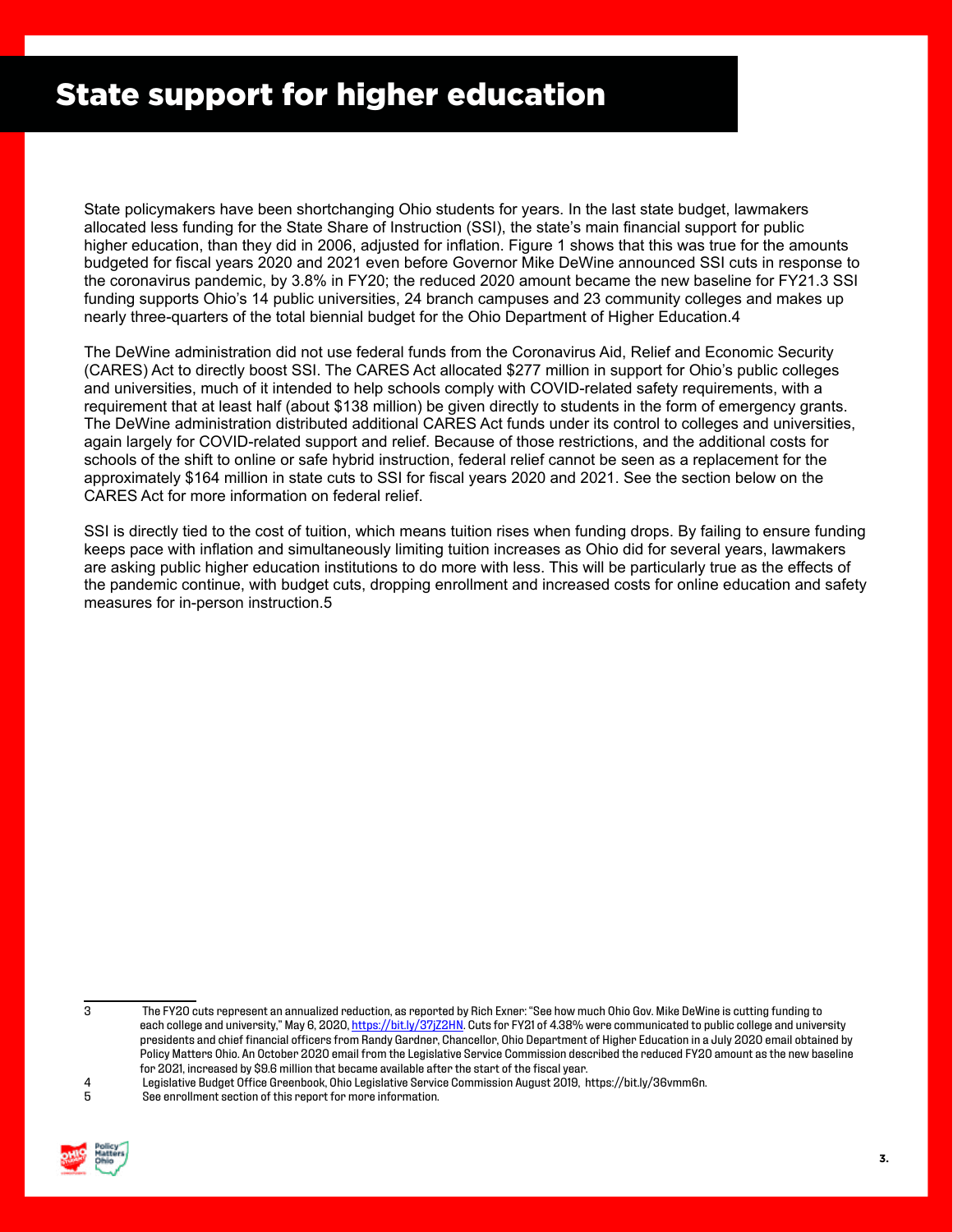

Source: Appropriations from the Ohio Legislative Service Commission; cuts from ODHE letter, July 2020, and LSC email, October 2020.

### OHIO'S NEED-BASED AID FALLS SHORT

Ohio provides most of its need-based aid to students pursuing postsecondary education through the Ohio College Opportunity Grant (OCOG). OCOG is essential to helping Black and brown students and those from low-income backgrounds continue their education after high school.

State lawmakers passed a 2020-21 budget in July 2019 that increased OCOG funding over the previous biennium by \$73 million, in contrast to previous years when they reduced funding or kept it flat. But as Figure 2 shows, even funded as appropriated for the current biennium, OCOG funding would still be well below previous levels and far below what is needed.

In 2010, when the legislature replaced the Ohio Instructional Grant (OIG) and the OIG part-time grant with OCOG, the goal was to direct \$250 million each year to need-based aid, a plan that policymakers have not yet implemented. This year, the DeWine administration decided to hold FY21 OCOG funding at the FY20 appropriation, erasing the increase planned for FY21 but keeping per-student award amounts the same. The cut won't affect current students, but combined with a structural flaw that shuts out many low-income students attending the state's most affordable public colleges and universities, it will make it more difficult for all students to pursue higher education, regardless of race or the wealth of their family.6

<sup>6</sup> The Ohio College Opportunity Grant can only be used by students when tuition and general fees exceed the amounts of other aid, including the federal Pell Grant, effectively shutting out low-income students attending Ohio's community colleges, the most affordable schools that serve higher percentages of low-income students. [https://www.ohiohighered.org/ocog.](https://www.ohiohighered.org/ocog)

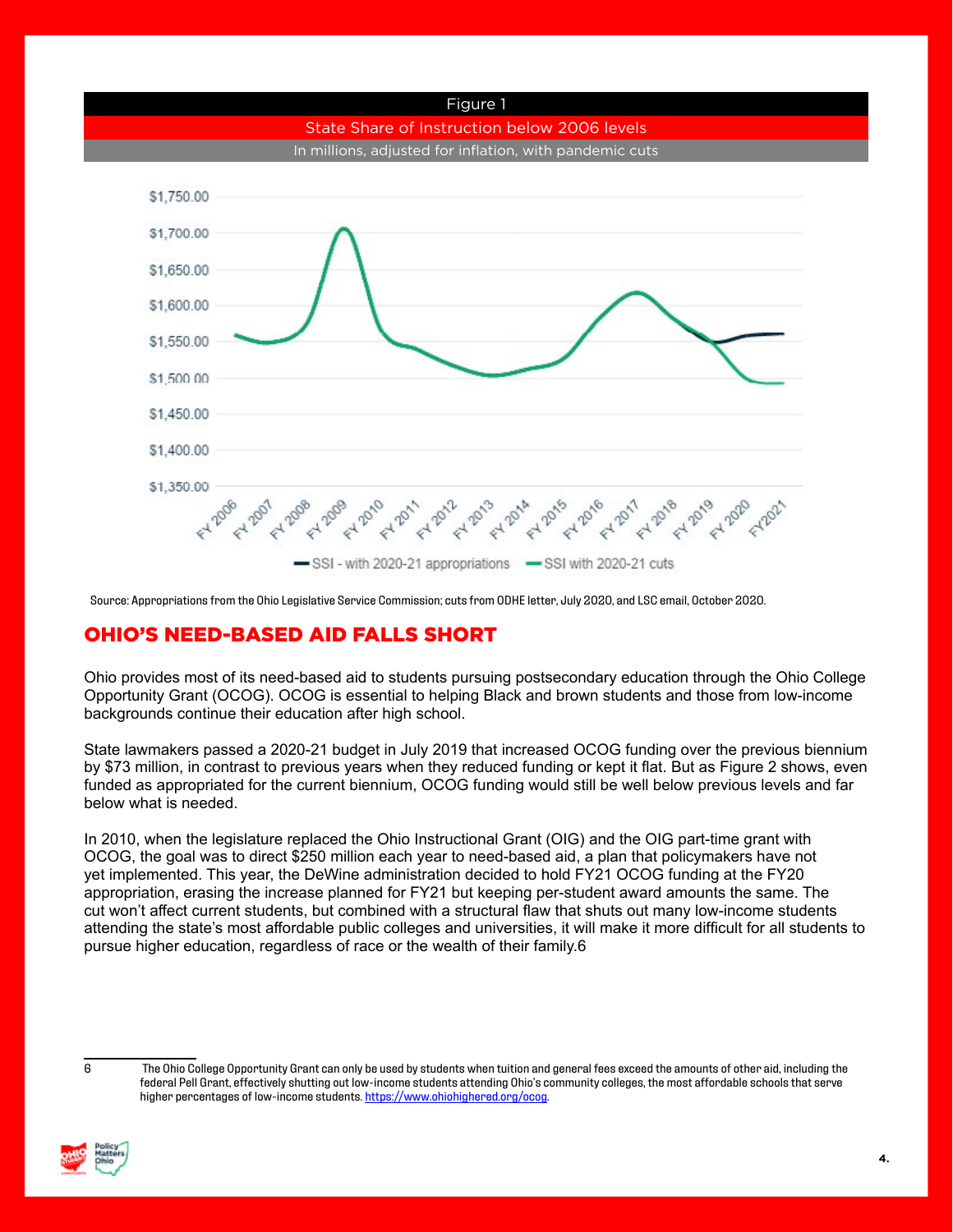

Source: Appropriations from the Ohio Legislative Service Commission; cuts from ODHE letter, July 2020.

National comparison also highlights shortcomings with need-based aid in Ohio, which averages only \$97 per student for all those attending public institutions in our state, compared to the national average of \$474.<sup>7</sup>

#### Punitive approach to debt collection undermines goals

Ohio law requires public higher education institutions to turn over student debt to the Ohio attorney general's office (AGO) for collection. Debts include not only unpaid tuition, but library and lab fees, fines for non-payment, parking fines, and other fees not directly related to tuition. At the same time, schools bar registration and withhold transcripts of students who owe money.

Debts that have been sent to the AGO accrue additional fees and are harder to pull back to the school for quick resolution that allows for timely re-enrollment. At the same time, students' plans to continue their education or get higher-paying jobs can be effectively halted by the inability to access a transcript. The students clearly suffer, and when they are blocked from reaching their full potential, so do Ohio's communities and the entire state.

A Policy Matters analysis found that these policies are more likely to present barriers for students attending the state's two-year community colleges. These institutions enroll more Black and Latinx students, older students, and first-generation students — groups who are more likely to be shut out from pursuing postsecondary education.<sup>8</sup>

<sup>7</sup> 2016 College Affordability Diagnosis: Ohio, Penn Graduate School of Education Institute for Research on Higher Education,<https://bit.ly/33XkfX8>. 8 van Lier, Piet, Policy Matters Ohio, "Collecting against the future," February 2020. https://bit.ly/3gETOWr.

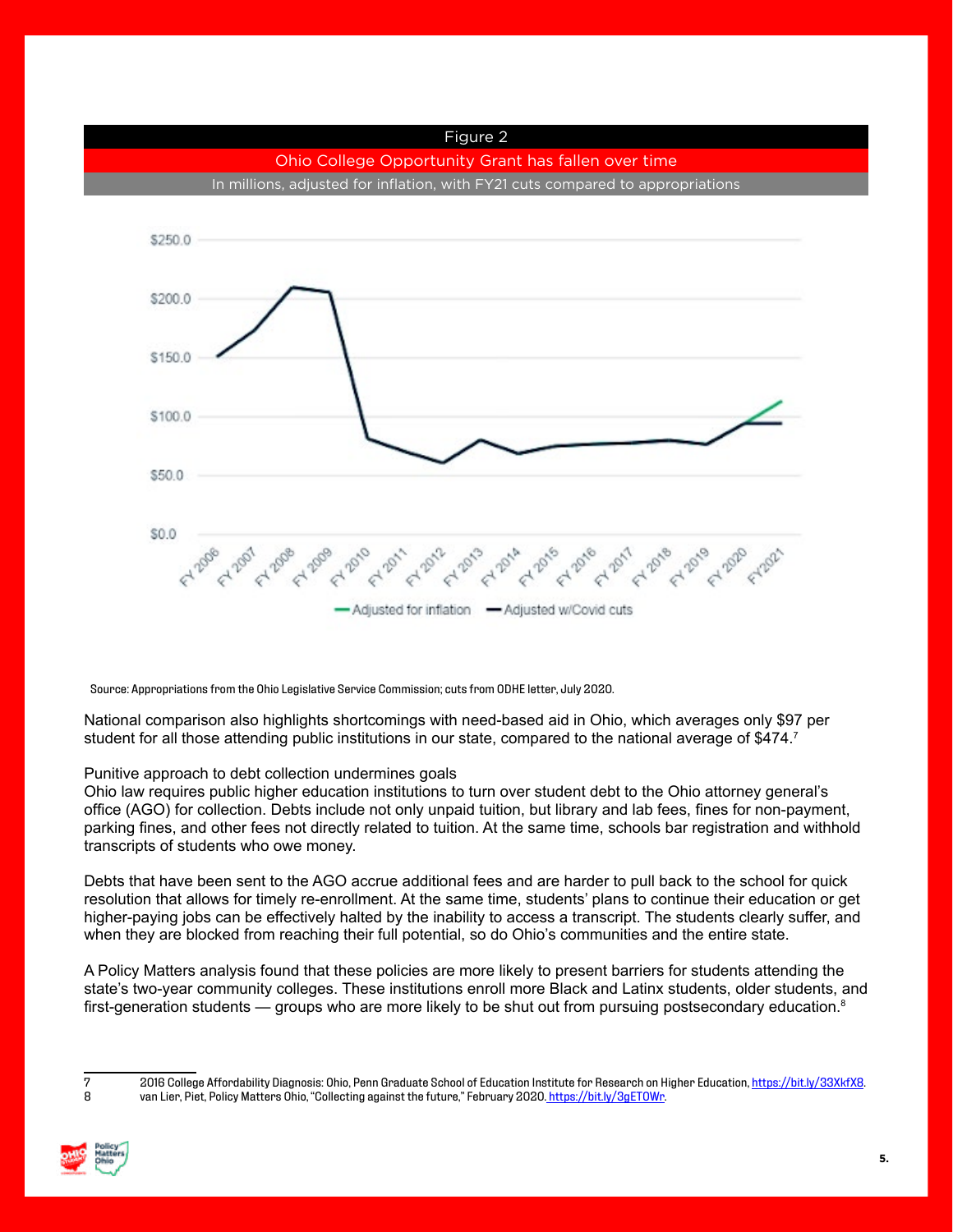Enrollment for most of Ohio's public colleges and universities has been dropping at least since 2015, and in most cases the coronavirus pandemic seems to have accelerated that drop this year. The unadjusted numbers in Table 1 show that, on average, regional campuses of four-year universities have been hit hardest.

But the adjusted numbers tell a different story, with decreases masked by online enrollment gains at two schools. Adjusted to exclude these gains, it is clear that enrollment has dropped across the board.

| Table 1                                                       |            |                 |                 |           |  |  |  |  |
|---------------------------------------------------------------|------------|-----------------|-----------------|-----------|--|--|--|--|
| Enrollment changes at Ohio's public colleges and universities |            |                 |                 |           |  |  |  |  |
|                                                               |            | Change, 2019-20 | Change, 2015-20 |           |  |  |  |  |
|                                                               | unadjusted | adjusted*       | unadjusted      | adjusted* |  |  |  |  |
|                                                               | $-2.1%$    | $-2.9%$         | $-5.5%$         | $-6.3%$   |  |  |  |  |
| University Regional<br>Campuses                               | $-7.1%$    | $-7.1%$         | $-14.9%$        | $-14.9%$  |  |  |  |  |
| <b>Community Colleges</b>                                     | 4.8%       | $-6.9%$         | 13.3%           | $-10.8%$  |  |  |  |  |
| Statewide total                                               | 0.1%       | $-4.3%$         | $-0.1%$         | $-8.5%$   |  |  |  |  |

Source: Ohio Department of Higher Education Enrollment Data and Reports https://bit.ly/3gvld01.



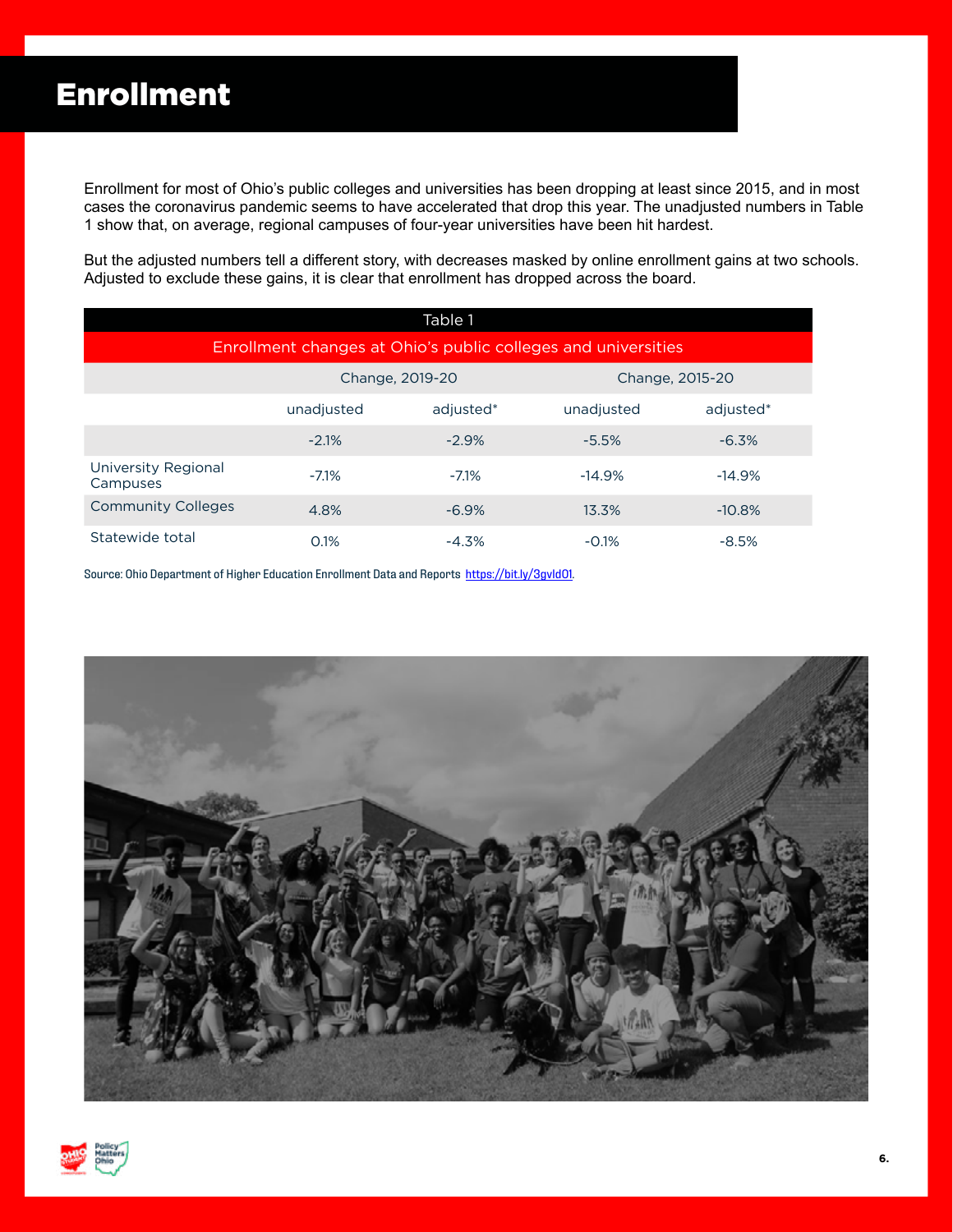

Table 2 shows that enrollment gains at Eastern Gateway Community College and Central State University account for all the enrollment stability shown in the unadjusted headcount at Ohio's public colleges and universities.9 The fall headcount at Eastern Gateway, with campuses in Steubenville and Youngstown, saw a oneyear increase of 80%, from 23,000 students in fall 2019 to nearly 42,000 in 2020, and an increase of more than 1,300% since 2015, when the school's fall headcount was below 3,000 students.

| Table 2                                                               |         |         |         |         |         |         |                       |  |  |  |
|-----------------------------------------------------------------------|---------|---------|---------|---------|---------|---------|-----------------------|--|--|--|
| Enrollment decreases at most public colleges and universities in Ohio |         |         |         |         |         |         |                       |  |  |  |
|                                                                       | 2015    | 2016    | 2017    | 2018    | 2019    | 2020    | % change<br>2015-2020 |  |  |  |
| University Main<br>Campuses                                           | 285,480 | 286,704 | 283,742 | 280,857 | 275,768 | 269,866 | $-5.5%$               |  |  |  |
| <b>Central State</b><br>University                                    | 1,804   | 1,742   | 1,784   | 2,099   | 2,033   | 4,021   | 123%                  |  |  |  |
| University Regional<br>Campuses                                       | 44,150  | 42.758  | 41,658  | 41.255  | 39,113  | 37,552  | $-14.9%$              |  |  |  |
| <b>Community Colleges</b>                                             | 162,925 | 161,940 | 164,843 | 167,970 | 176,523 | 184,643 | 13.3%                 |  |  |  |
| Eastern Gateway<br>Community College                                  | 2.879   | 3.863   | 8.309   | 15,707  | 23,122  | 41.843  | 1353%                 |  |  |  |
| <b>Statewide Total</b>                                                | 492,555 | 491,402 | 490,243 | 490,082 | 491,404 | 492,061 | $-0.1%$               |  |  |  |
| Minus Eastern Gateway<br>and Central State                            | 487,872 | 485,797 | 480,150 | 472,276 | 466,249 | 446,197 | $-8.5%$               |  |  |  |

Source: Ohio Department of Higher Education Enrollment Data and Reports https://bit.ly/3gyIdO1.



<sup>9</sup> Full-time equivalency (FTE) means that, for example, two half-time students add up to one FTE; headcount simply counts each student as one student, whether they attend part- or full-time.

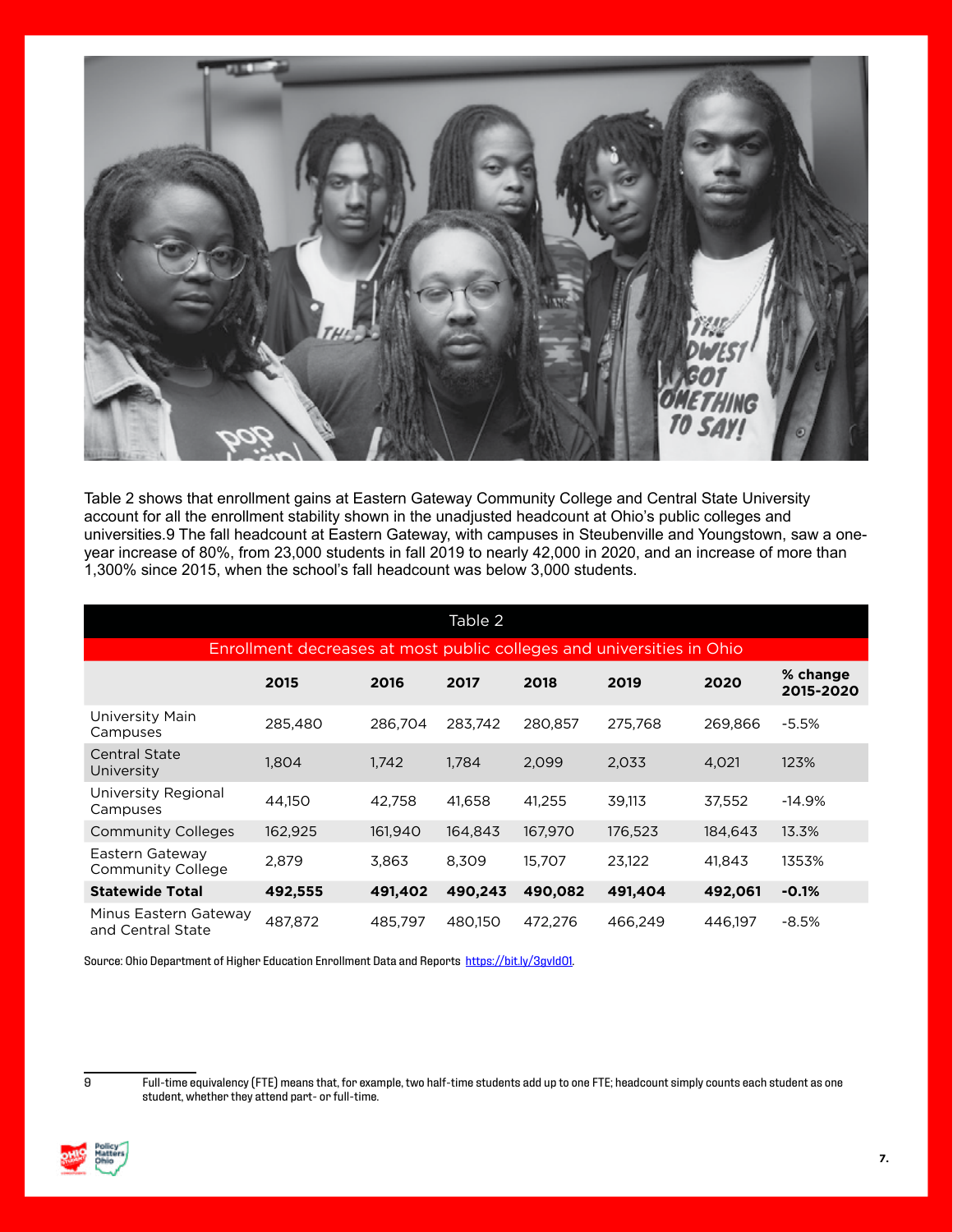Most if not all of this increase can be attributed to a partnership Eastern Gateway signed in 2015 with the AFL-CIO, the largest federation of labor unions in the country. The federation is providing free online classes to union members and their families across the country through the Ohio college, which contracts with an online program management company to help serve students.10 Much of the enrollment resulting from this partnership comes from outside Ohio, although many Ohio union members take advantage of the benefit.

Similarly, Central State, Ohio's only public historically Black university, last year inked a partnership with Eastern Gateway and the AFL-CIO to provide online bachelor's degrees; its headcount nearly doubled from just over 2,000 students in fall 2019 to more than 4,000 this year.

While a comparison of fall 2020 data available for Ohio with national data is not exact, given the different sources for the numbers, the adjusted Ohio numbers largely align with the national trend: Ohio's community and technical colleges have been hit harder than the state's four-year schools.11 The impact on equity of the pandemic drop is particularly concerning, since public two-year colleges are more affordable and tend to enroll higher percentages of students from families with modest means and students of color than do other schools.

Nationally, community college attendance by Black, Latinx and Native American first-time students was down nearly 30% for each group.12 Students' incomes have been a primary factor in decisions to continue or leave community colleges, according to one study based on U.S. Census data, which found that 40% of households reported that a community college student canceled plans, compared to 20% of students at four-year schools. <sup>13</sup> This finding goes against expectations from previous recessions, which saw community college enrollment increase as workers enrolled to retrain or move into better-paying jobs. The expected increase for community colleges has so far failed to materialize across the country.14

Ohio's College Credit Plus (CCP) program also affects statewide enrollment trends, although not as significantly as the union agreement at Eastern Gateway and Central State. CCP, Ohio's dual-enrollment program, provides students in grades seven through 12 the opportunity to earn college and high school credits at the same time by taking courses from Ohio colleges or universities at no or limited cost to them and their families.15 Trends show participation in CCP more than doubling at public university main and regional campuses and increasing by more than 200% at community and technical colleges.<sup>16</sup> The participation of these students is boosting enrollment numbers, but represents a non-traditional group of students.

Enrollment declines are not just an Ohio story. National data show a pandemic drop deepening a long-term downward trend for many schools in recent years. Based largely on a shrinking population of traditional-aged students, enrollment is projected to continue to fall in the future.<sup>17</sup> The number of Ohio students graduating from high schools is projected to drop from approximately 137,000 in 2011 to fewer than 110,000 by 2032.<sup>18</sup> These declines mean that Ohio leaders, if they hope to reach enrollment and attainment goals, must focus their efforts on students who have historically been under-served, including Ohioans of color, students of modest means, and those who are older than 25.

15 Ohio Department of Higher Education, College Credit Plus. https://www.ohiohighered.org/collegecreditplus.

<sup>18</sup> Overall High School Graduation Trends, Knocking at the College Door. https://knocking.wiche.edu/state-profiles.



<sup>10</sup> Fain, Paul, "Ohio's Eastern Gateway Community College draws scrutiny from lawmakers for working with an OPM to rapidly grow online enrollment of out-of-state students." Inside Higher Ed, June 2019, [https://bit.ly/35ygyYS.](https://bit.ly/35ygyYS)

<sup>11</sup> Barshay, Jill, Hechinger Institute, "COVID has been bad for college enrollment, but awful for community college students, October 26, 2020. 12 Williams June, Audrey. "Plummeting Community College Enrollments: Inside the Numbers," The Chronicle of Higher Education. November 16, 2020. https://bit.ly/2K6uVLJ.

<sup>13</sup> St. Amour, Madeline, Inside Higher Ed: "Low-Income Community College Students Most Likely to Cancel Plans," December 10, 2020. https://bit. ly/3m2FGvT.

<sup>14</sup> Gardner, Lee, "How the Pandemic Worsened – and Highlighted – Community Colleges' Chronic Challenges," Dec. 8, 2020. https://bit.ly/3neh8RS.

<sup>16</sup> Ohio Department of Higher Education, Headcount Enrollment by Student Level and Age Fall. https://bit.ly/3oGuFSz. See "high school" lines in Table

<sup>2.&</sup>lt;br>17 17 Williams June, Audrey. "Plummeting Community College Enrollments: Inside the Numbers," The Chronicle of Higher Education. November 16, 2020. https://bit.ly/2K6uVLJ.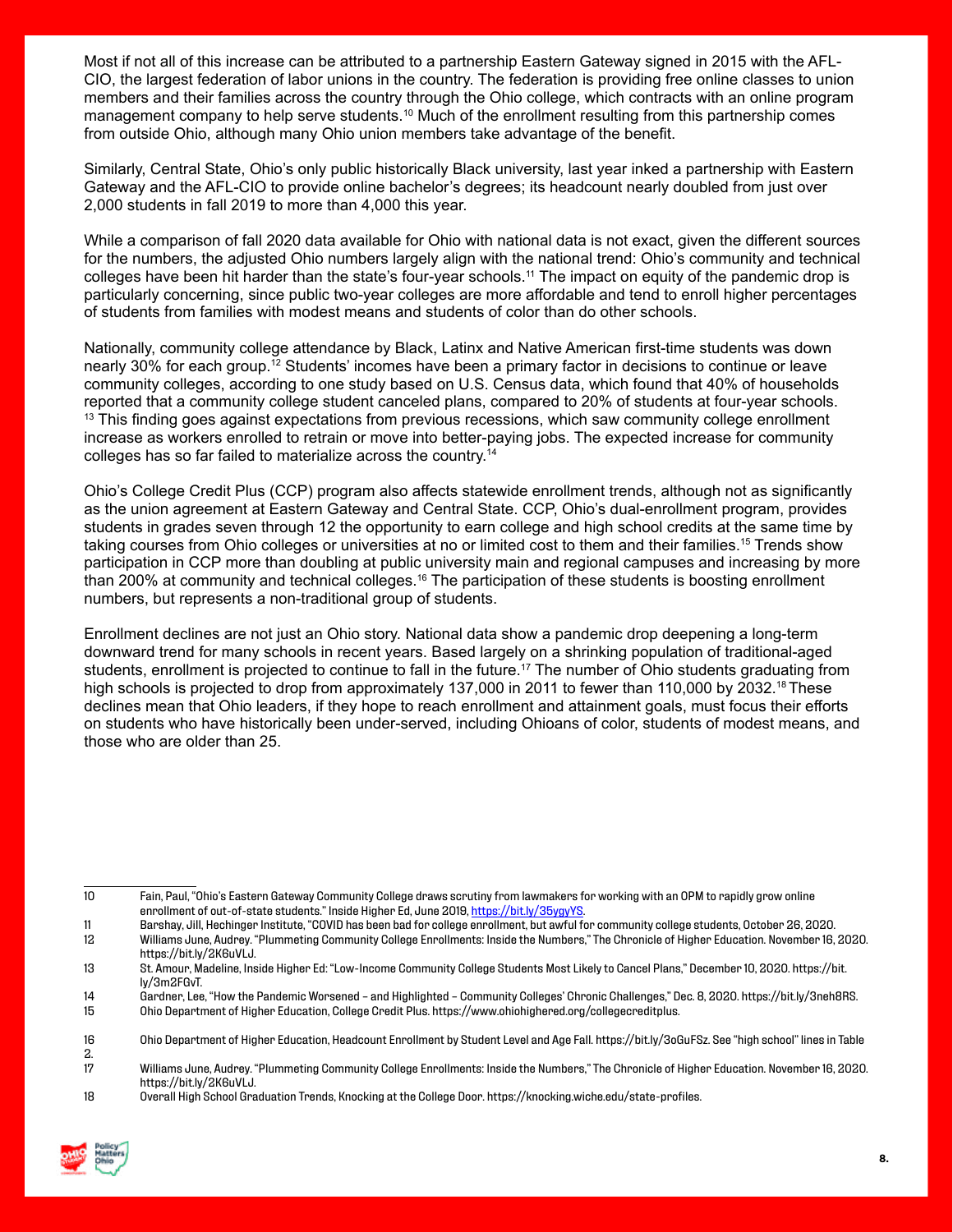### Tuition

Low levels of state support for public colleges and universities and inadequate and poorly structured student financial aid make postsecondary education unattainable for many Ohio students. These two factors combine to put pressure on schools to increase tuition and fees even as students have to take out loans or pay more out of pocket to cover their costs. As a result, 44 states have public university systems that are more affordable than Ohio's for students of low and moderate income, according to a 2016 study, the most recent such data available.19 For Ohio families with incomes of \$30,000 or less per year, on average it would take 38% of family income to attend one of the state's two-year schools, 57% to attend a four-year university, and 81% to attend one of the state's public research institutions full time.20

For several years, the state maintained a tuition freeze for Ohio's public colleges and universities, although it allowed schools to add new fees for things like health or career services. Under the freeze, for example, six of the state's 14 university main campuses added fees for academic year 2018-19 (FY19), for an average increase of less than 1% in the combined cost of tuition and fees compared to the previous year, a rise of less than \$50. The state's community and technical colleges added fees for an average increase of more than 10%, or just over \$400, in tuition and fees.21

For academic years 2019-20 and 2020-21, the state budget authorized public universities and their regional campuses to increase in-state undergraduate tuition and general fees by no more than 2% over what the institution charged in the prior academic year. It authorized community and technical colleges to increase tuition and general fees by no more than \$5 per credit hour over what the institution charged in the prior academic year. Table 3 shows that over the past few years, increases have varied significantly depending on school type.

| Tuition and general fees charged by Ohio's public colleges and universities |                 |                          |                      |  |  |  |  |
|-----------------------------------------------------------------------------|-----------------|--------------------------|----------------------|--|--|--|--|
| Academic year                                                               | 2-year colleges | 4-year regional campuses | 4-year main campuses |  |  |  |  |
| 2017-18                                                                     | \$4.300         | \$6.011                  | \$9.763              |  |  |  |  |
| 2018-19                                                                     | \$4.738         | \$6,039                  | \$9,817              |  |  |  |  |
| 2019-20                                                                     | \$4.828         | \$6.114                  | \$9,950              |  |  |  |  |
| 2020-21                                                                     | \$5,012         | \$6.120                  | \$10,076             |  |  |  |  |
| % change since 2017-18                                                      | 16.6%           | 1.8%                     | 3.2%                 |  |  |  |  |

Source: Annual Survey of Student Charges, Ohio Department of Higher Education, <https://bit.ly/3prRv1B>.

These trends are concerning, especially for public two-year schools, which enroll higher percentages of students of color, as well as students who are low-income, first-generation, or older than 24. The fault lies largely with the state's underfunding of the State Share of Instruction even as it imposed tuition caps.

<sup>21</sup> Fees include mandatory charges that are assessed to all full-time students, not included in the general fee and charged each term. This may include facility fees, technology fees, and parking fees. See <https://bit.ly/3prRv1B>.



<sup>19</sup> Penn Graduate School of Education Institute for Research on Higher Education, 2016 College Affordability Diagnosis: Ohio [https://bit.ly/3qHtMex.](https://bit.ly/3qHtMex)<br>20 Ibid. The cost used to calculate these amounts includes tuition, mandat Ibid. The cost used to calculate these amounts includes tuition, mandatory fees, room/board and books minus all financial aid (federal, state and institutional).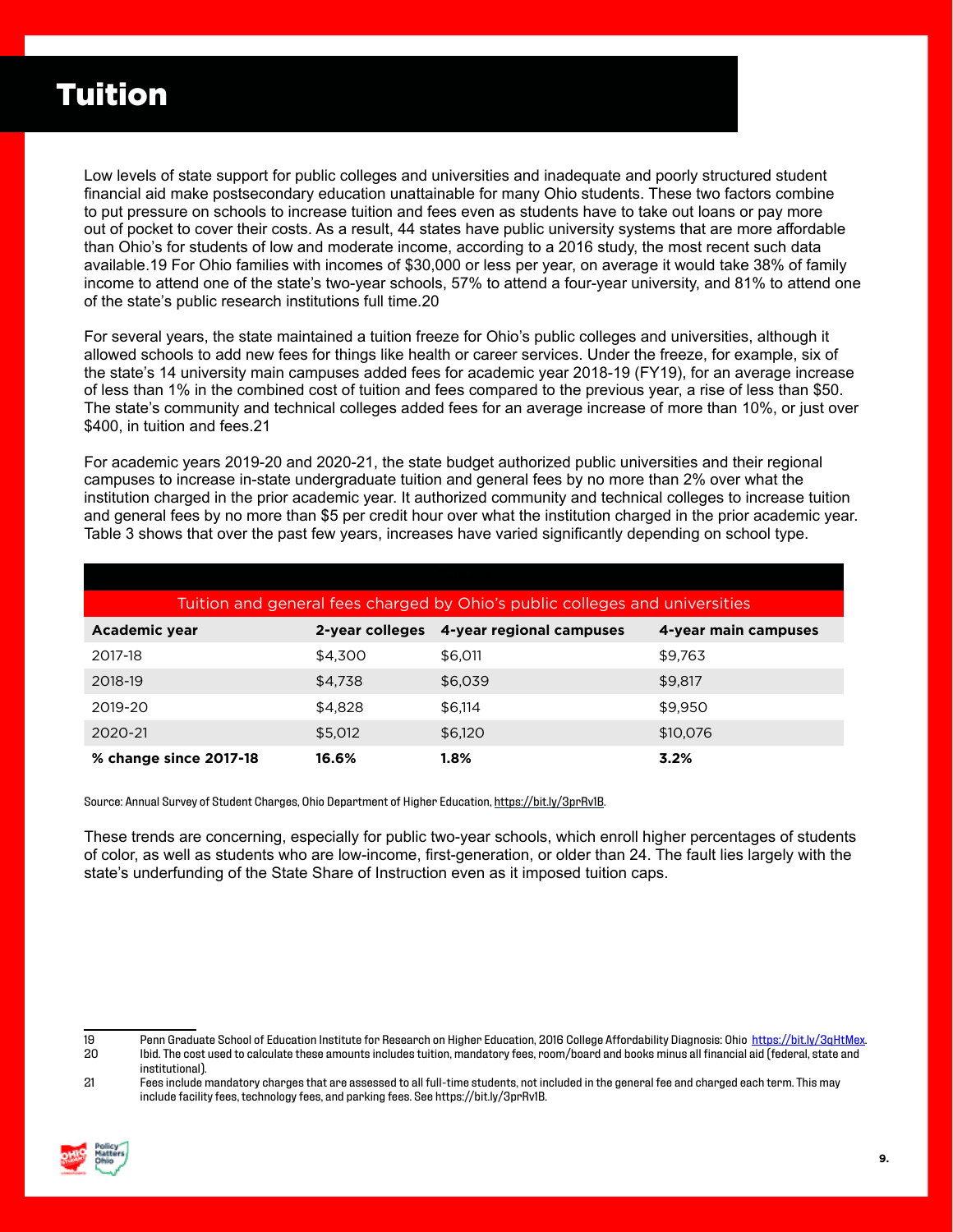### Federal Work-Study

With SSI declining, an intended OCOG increase thwarted by the pandemic, and campus economies near standstill,<sup>22</sup> jobs funded by the Federal Work-Study (FWS) program have taken on more importance than ever. The program provides part-time jobs for undergraduate and graduate students with financial need, allowing them to earn money to help pay education expenses.<sup>23</sup> While the pay may not be flashy — participating students earn less than \$1,900 per academic year, on average<sup>24</sup> — FWS provides an important financial boost and helps students buy books, pay rent and cover unforeseen expenses.

But the pandemic may be putting the program's benefits out of reach for many students. Campus closures and virus-related restrictions have eliminated many FWS jobs and even impacted off-campus FWS employment, which often depends on now-reduced student spending.

The CARES Act allowed institutions to continue to pay student workers if their positions were eliminated due to coronavirus closures. But since the fall semester marked the beginning of a new FWS year and FWS jobs generally end when the school year ends, students whose workplaces have not yet reopened cannot continue to be paid in the new school year. This leaves those who haven't found new jobs without this crucial aid, even when they remain enrolled in school. Campus closures mean jobs are scarce, and while some positions have gone virtual, even students continuing to work may not be employed at pre-pandemic levels. 25

With a second federal relief bill yet to gain traction in a divided Congress, and full campus reopenings uncertain for the current school year, it is more important than ever to ensure that qualifying FWS students get paid even if their jobs have disappeared and new ones are not yet available.

The CARES Act removed the requirement that schools match FWS funding, and allows them to turn all FWS money into direct grants to eligible students. 26 The legislation also provided funds for colleges and universities to give emergency grants to students in financial distress. Well over 60,000 Ohio students have received grants thus far. $27$ 

Nationwide, more than 600,000 students rely on FWS, but hundreds of thousands—perhaps millions—of additional students should qualify for it. For example, in 2015-2016, 40% of eligible undergraduate students received Pell Grants but only 5% received FWS.<sup>28</sup> To make matters worse, the program's outdated and inequitable allocation method means FWS dollars disproportionately flow to expensive, private institutions rather than to the community colleges and four-year public universities that serve the students with the greatest financial need.29

While fixes to these shortcomings are largely outside the control of states, Ohio's institutions can work within existing law to do their best to ensure FWS students continue to receive compensation. One way is to provide access to virtual positions to ensure that as many low-income students as possible participate in FWS. Short of this, colleges and universities should award Federal Supplemental Educational Opportunity Grants (FSEOG) to students unable to find FWS positions due to pandemic shutdowns and the resulting economic fallout.

- 22 Liu, Siyang, Policy Matters Ohio: "College towns need support," August 20, 2020.<https://bit.ly/33XK4q1>.<br>23 For more information see https://studentaid.gov/understand-aid/types/work-study.
- For more information see [https://studentaid.gov/understand-aid/types/work-study.](https://studentaid.gov/understand-aid/types/work-study)

28 Baum, 6.

<sup>29</sup> Scott-Clayton, Elizabeth, Brookings: "Federal Work-Study: Past its prime or ripe for renewal?" June 22, 2017. [https://brook.gs/3lZplbu.](http:/https://brook.gs/3lZplbu.)



<sup>24</sup> Kerr, Emma, US News and World Report: "What Work-Study Looks Like During the Coronavirus,"<https://bit.ly/2JG7wBe>.

<sup>25</sup> According to a July 2020 advisory from the United States Department of Labor, "an individual participating in work study who is not eligible for regular unemployment compensation, whose worksite closed as a direct result of COVID-19, and who has suffered a loss of income, may be eligible for pandemic unemployment assistance."<https://bit.ly/2W9x1Nz.>

<sup>26</sup> Congressional Research Service In Focus, CARES Act Higher Education Provisions, July 8, 2020.

Jennifer Smola, "Nearly 32,000 students at central Ohio Colleges get emergency COVID aid," The Columbus Dispatch, September 7, 2020. [https://](https://bit.ly/2VDzkbx) [bit.ly/2VDzkbx](https://bit.ly/2VDzkbx).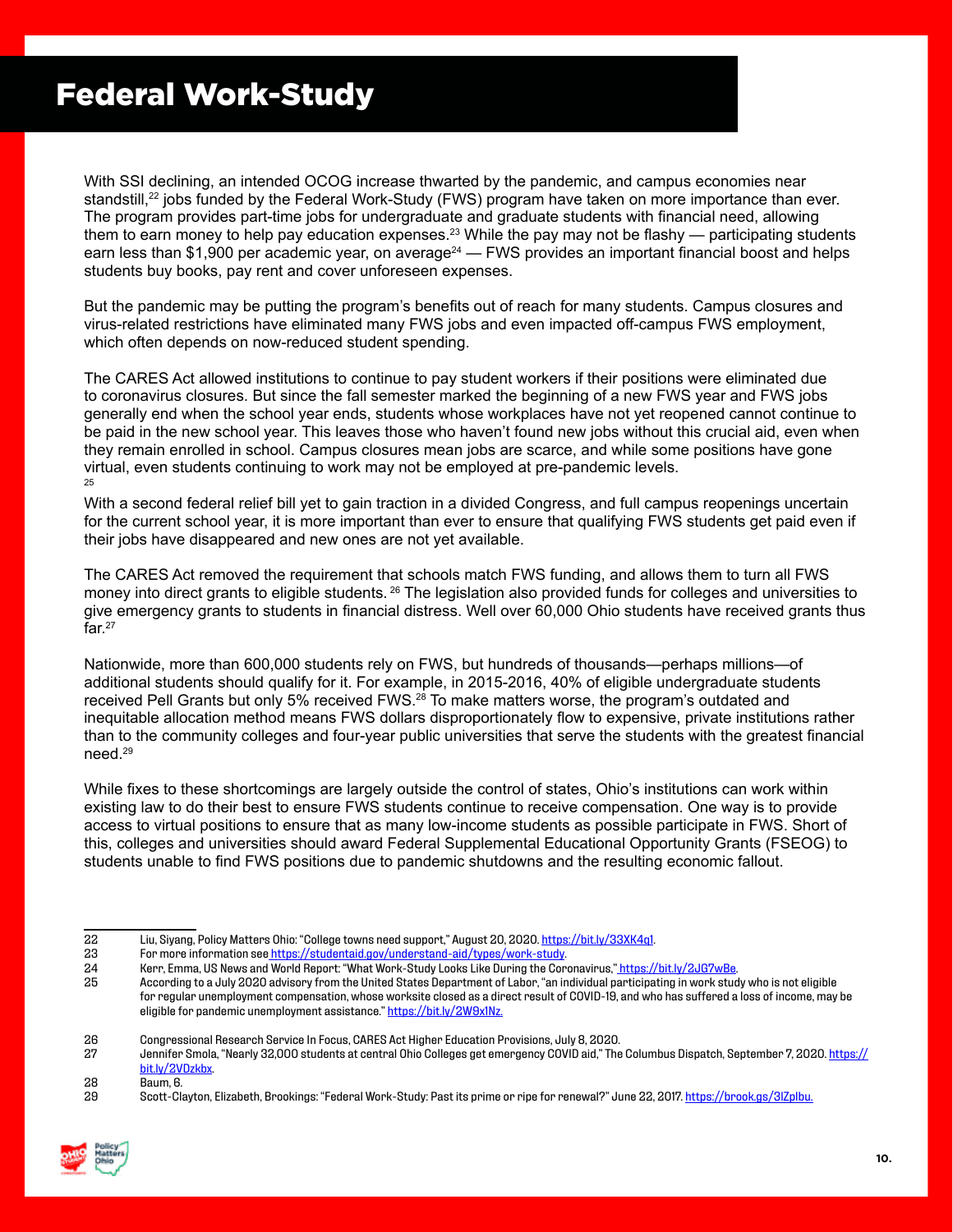## Pandemic impact on students

Access to technology, food, employment and safety topped the list of student concerns in a survey conducted this fall by the Ohio Student Association.<sup>30</sup> Despite direct grants of CARES Act funds, students across Ohio reported financial uncertainty and remained concerned about the adequacy of safety protocols, both on- and off-campus.

The most resounding message from Ohio students may be that college during COVID-19 has little resemblance to what they once knew or imagined: Seeing friends entails risks, online classes lack the warmth and engagement of in-person discussions, and campus life is all but non-existent. Almost all OSA respondents reported a lack of "connection" both inside and outside the classroom, and have grown weary of constant online meetings and never-ending screen time. Much of what makes college so vital is participation in the campus community, but today many students are virtually isolated. Furthermore, the loss of employment opportunities has eliminated the work-school balance that so many students require and even enjoy.

All of these factors take a toll on students' mental health, according to OSA respondents. Improvements in transparency and communication are another area of opportunity, as students have expressed frustration and confusion over the availability of relief and the process of establishing safety protocols.

In a separate series of interviews, representatives of Ohio schools reported hearing similar priorities from students, with surveys showing several areas of concern that could cause students to stop attending. 31

- **Basic needs:** The most consistent concern expressed by students in college surveys included needs like food and housing. Schools report using institutional and CARES Act funds for emergency grants.
- S**chool accounts:** Many students are less able to pay college costs than in previous years, in large part because they lost jobs or had their work hours cut. Some schools raised limits on student accounts, allowing registration even if students owed more than previously allowable.
- **Technology:** Many students depended on the easy availability of school equipment prior to pandemic closings, and relied on school, library or coffee shop internet service to do schoolwork. Schools have worked to provide equipment or emergency funds to help with these needs.
- **Academics:** Online class causes students to feel isolated and miss the interaction with teachers and other students. Some schools allowed students to opt for pass-fail grades, providing relief from completing all assignments.
- **Home life:** Students found themselves competing for time, space and technology to continue their coursework, and those caring for children have had to juggle roles as both parents/guardians and students, even as some worked essential or frontline jobs.
- **Mental health:** Colleges reported increasing staffing and referring those with mental health needs to inhouse counselors with whom they are able to meet online. $32$
- 

<sup>32</sup> In addition to interviews, see Morona, Amy: "Ohio colleges and universities receive \$13.5 million to offer more mental health support for students," Crain's Cleveland Business.<https://bit.ly/3g9Ldj7>.



<sup>30</sup> The Ohio Student Association fall 2020 survey received 42 responses from students attending 10 Ohio institutions.

<sup>31</sup> Interviews conducted by Julie Szeltner of College Now Greater Cleveland with representatives of Lorain County Community College, Sinclair Community College and the University of Akron.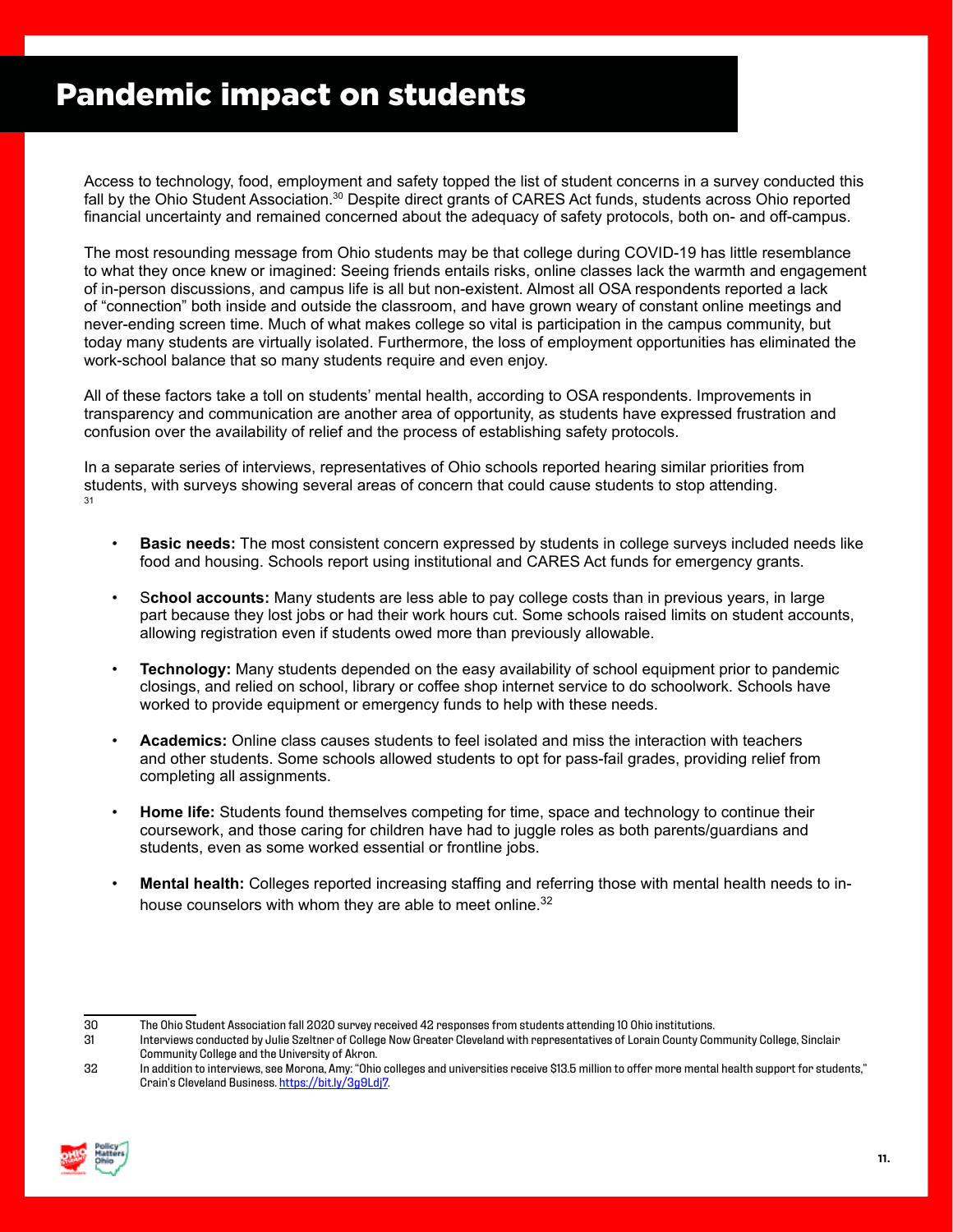### Federal relief



The CARES Act provided nearly \$14 billion to help colleges and universities with pandemic-related institutional costs and grants to students. While this help was absolutely essential, the United State Department of Education allocated funds using its financial aid formula, prioritizing institutions that enroll higher numbers of full-time Pell Grant recipients.33 The CARES Act also used a measure called "full-time equivalent" to count enrollment at schools receiving relief funding and weighted funds to favor schools having more full-time students with federal financial aid. This approach, while appropriately focused on schools serving lower-income students, shortchanged public two-year schools that enroll higher percentages of part-time students who are also likely to be of modest  $means.<sup>34</sup>$ 

The CARES Act also provided relief to public and private schools out of the same fund, treating them equally even though federal and state governments have more responsibility for public schools, which educate many more students, more affordably, than do private schools. More than three-quarters (77%) of students enrolled in higher education in Ohio attend public colleges and universities, while the remaining 23% attend private institutions, both for-profit and nonprofit.<sup>35</sup>

CARES Act higher education relief formula allocations for Ohio postsecondary schools and programs totaled \$277 million (70% of the total) for public institutions and \$119 million for private ones.<sup>36</sup> Because the formula favors institutions that enroll more full-time students, private for-profit schools received larger allocations than their enrollments warranted. For-profit schools enrolled less than 4% of all Ohio postsecondary students but were allocated more than 8% of formula relief in Ohio. The state's community and technical colleges enrolled 30% of Ohio's postsecondary students but their allocation totaled less than 20% of the state's higher ed CARES Act formula aid.37 Future relief must focus more appropriately on public colleges and universities, especially those that serve low-income students and students of color.

- 33 Coronavirus higher education relief fund: Simulated distribution of funds under the CARES Act. The American Council on Higher Education. <https://bit.ly/330Xe56>.
- 34 See van Lier, Piet and Hopcroft, April: Strengthen public higher ed with targeted relief, July 27, 2020.<https://bit.ly/33DDFjh>.

<sup>37</sup> Ibid.



<sup>35</sup> Ohio Department of Higher Education, "Total Headcount Enrollment by Institution and by Campus: Fall Term 2008 to 2018, January 2020, https:// <www.ohiohighered.org/data-reports/enrollment>.

<sup>36</sup> Miller, Ben, Center for American Progress: "How Much Money Each College Can Receive From the CARES Act," July 1, 2020. Spreadsheet with national and Ohio data at [https://ampr.gs/3g9LXon.](https://ampr.gs/3g9LXon)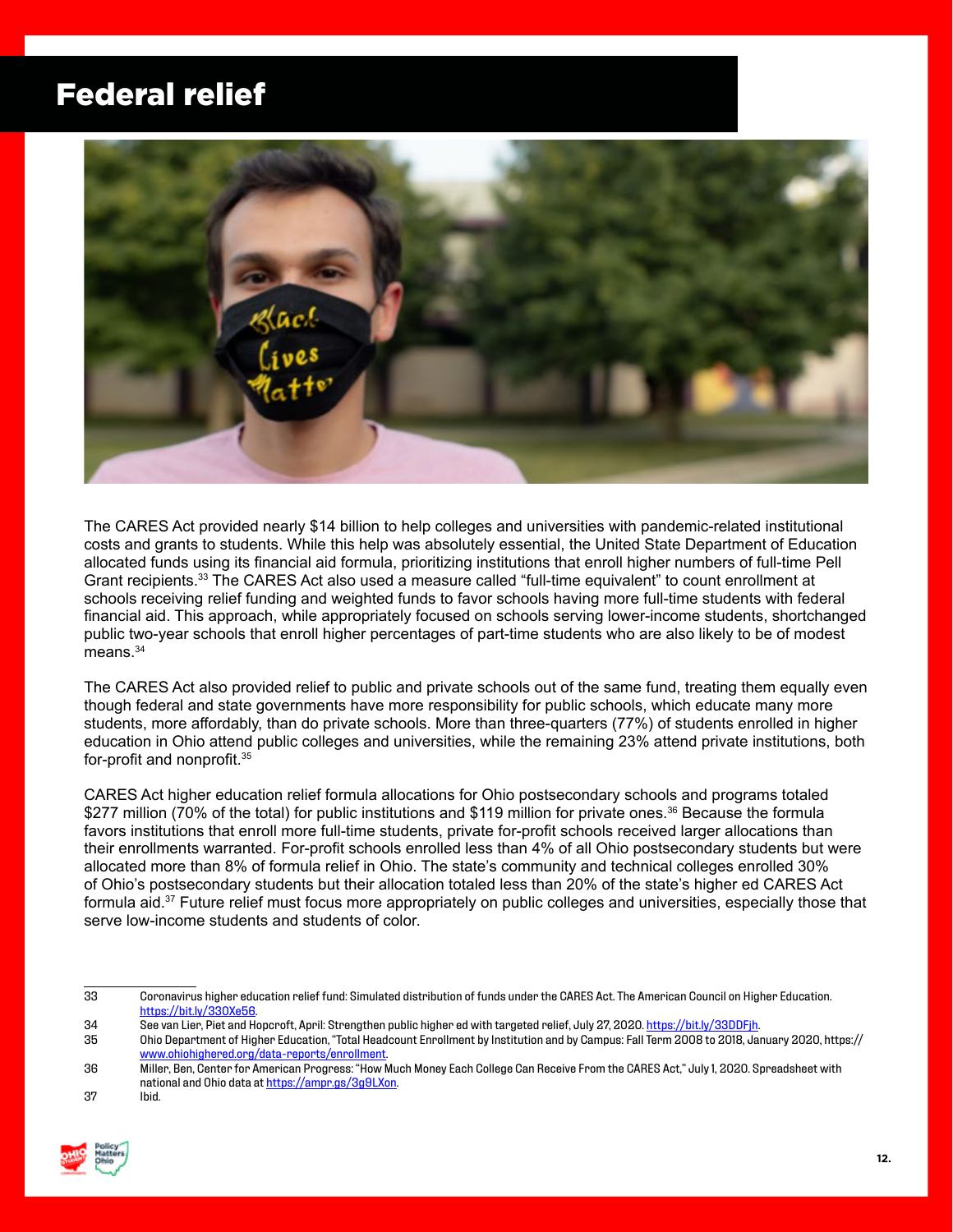### Recommendations & Conclusion

Even in the middle of the pandemic, Ohio leaders must find ways to make it easier for all Ohioans — no matter where they live or what they look like — to pursue higher education. State policymakers have made cuts to higher education during past recessions, and the end result has always been negative. They should not make the same mistake again.

#### **Pass more federal aid**

Federal relief is an essential aspect of this effort in Ohio and around the country, and that relief should build on the success of the CARES Act. Any aid should be structured to prioritize schools that provide an affordable entry point to higher education for students who will need education and training more than ever in the ongoing recession. One priority should be to weight enrollment of part-time students equitably by using headcount rather than fulltime equivalent to measure enrollment and allocate relief.

#### **Put public schools first**

Support should prioritize public schools over private institutions, because public schools provide the most effective, affordable and accessible opportunities. If private schools are part of the next round of relief it should be from a separate, smaller fund. Because of questionable practices and poor outcomes, for-profit schools should be excluded.38

#### **Tap the rainy day fund and rebalance the tax code**

As the state enters its upcoming budget cycle, policymakers should tap into Ohio's \$2.7 billion rainy day fund to meet needs in education and other areas. It's also time for lawmakers to close special interest tax breaks and tax cuts for the wealthy that drain our public revenue. Policy Matters has identified a number of approaches, including the elimination of tax loopholes,<sup>39</sup> decoupling from federal tax breaks for affluent business owners,<sup>40</sup> and rebalancing the state income tax.41

#### **Fully fund public higher education & reform state need-based ai**d

While Ohio faces many needs, properly funding higher education should be one of its major priorities. Providing more resources to public colleges and universities through the State Share of Instruction and opening access to more students of color and people from families of modest means through the Ohio College Opportunity Grant are key.

One reform would have a profound impact on low-income students: The state should restructure OCOG to make it a first-dollar grant that can be used along with federal Pell Grants and other assistance, including for educationrelated expenses aside from tuition and general fees. OCOG, which is Ohio's main need-based financial aid program, currently can be used only by students whose tuition and general fees exceed other sources of aid, including the federal Pell Grant. That effectively shuts out students at lower-cost public colleges. Changing it to a first-dollar grant and allowing its use for a broader set of expenses would open new opportunities for low-income students attending more affordable schools. The state should also exclude for-profit schools from accessing OCOG money.

<sup>41</sup> Patton, Wendy, Policy Matters Ohio: "Rebalance the income tax to build a better Ohio for everyone," October 15, 2020. <https://bit.ly/37AxZbh>.



<sup>38</sup> Halbert, Hannah, Policy Matters Ohio: "Risky business: For-profit education in Ohio," May 25, 2017. <u>https://bit.ly/36Xfu1r.</u><br>39 Patton, Wendy, Policy Matters Ohio: "Cut tax loopholes, not schools and hospitals." July 7

Patton, Wendy, Policy Matters Ohio: "Cut tax loopholes, not schools and hospitals." July 7, 2020.<https://bit.ly/39KC6US>.

<sup>40</sup> Schiller, Zach, Policy Matters Ohio: "Ohio legislators need to plug a hole in the tax system," November 17, 2020, [https://bit.ly/33FN1LF.](https://bit.ly/33FN1LF)